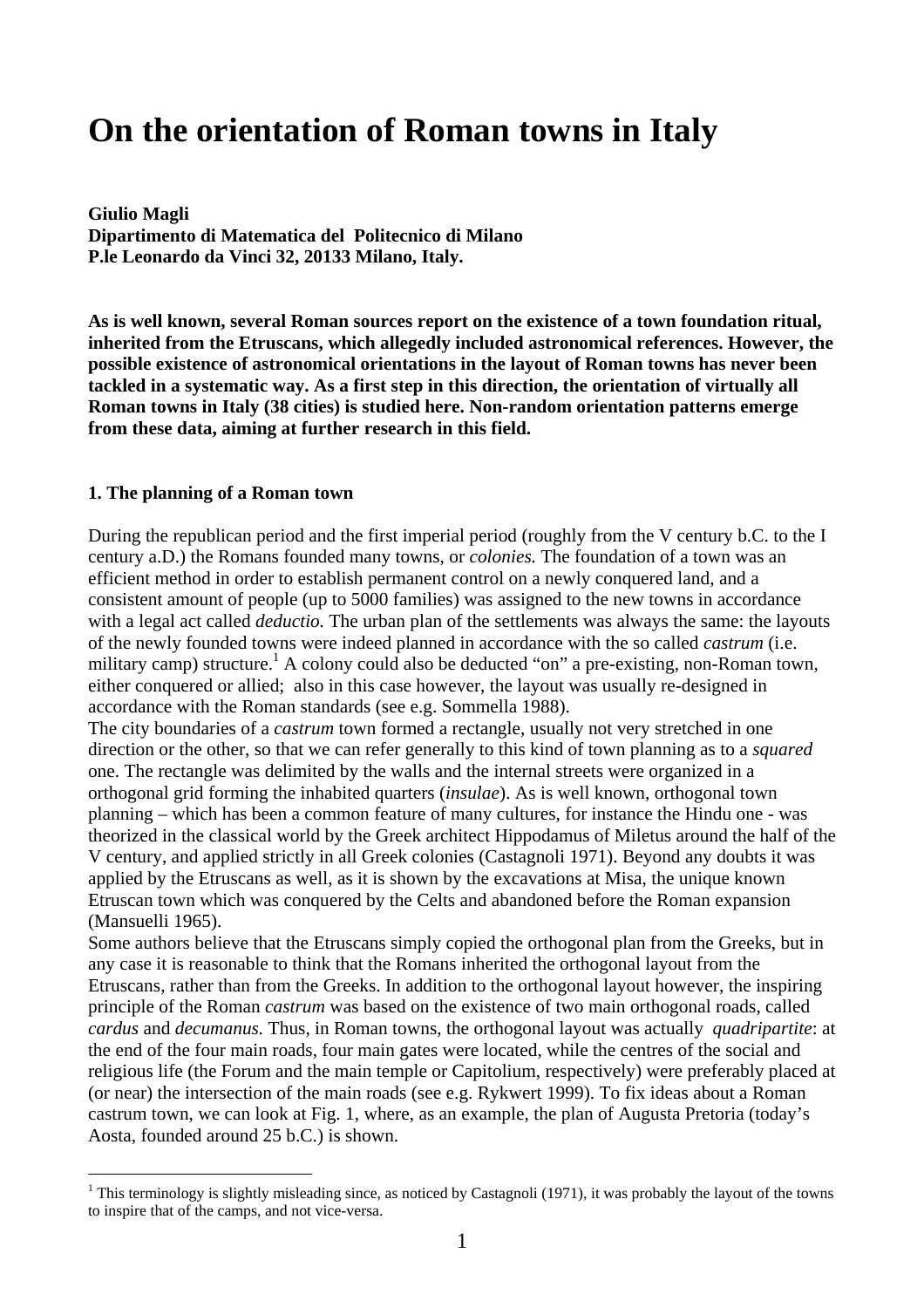#### **2. Astronomical references in written sources and in landscape planning**

The foundation of a new town followed a ritual, which has been described by many Roman writers, like e.g. Ovid and Plutarch. All these authors refer themselves to the foundation of Rome, so that in a sense the foundation of a Roman town might be seen a sort of *replica* of a primeval foundation. This ritual, as is universally known, comprised the observation of the flight of the birds and the tracing of the boundaries by ploughing a furrow. The art of taking auspices from the flight of the birds was ruled by the *Etrusca Disciplina*, the collection of writings of the Etruscan religion, which was thought of as having being revealed to humanity by the gods (the books are long lost, but accounts on them have survived, for instance in the work *De Divinatione* by Cicero). A fundamental part of all the rituals of the aruspexes was the individuation of the *auguraculum*, a sort of terrestrial image of the heavens (*templum*) in which the gods were "ordered" and "oriented" starting from north in the hourly direction (an intact example of *auguraculum* has been found in the city of Bantia, see Torelli 1966). The individuation of the templum thus required astronomical orientation to the cardinal points (Aveni & Romano 1995, Pallottino 1997); at the corresponding "centre" (*mundus*) a deposit of foundation containing first produces of the fields and/or samples of soil from the native place of the founders was buried. Archaeological proofs of such foundation rituals have never been found in Rome, where several subsequent rearrangements have probably cancelled the traces of the original *Roma Quadrata* on the Palatino hill (but see Carandini 1997); however, proofs of foundation deposits have been discovered in the excavations of the Etruscan towns Misa (Mansuelli 1965) and Tarquinia (Bonghi-Jovino 2000), while for the Roman period clear traces of the foundation ritual and of his connections with astronomy have been found in Cosa and in Alatri (Brown 1980, Aveni & Capone 1985, Magli 2006, 2007).

Explicit references to the Etruscan ritual are also present in the so called *Corpus Agrimensores*, the collection of technical treatises on the procedures of landscape planning and division. These procedures were called *centuriation* and consisted in a rigorous geometric division of the lands in squared lots of one *actus* (710 meters) each side (in many places, the "fossil" traces of this geometric division are still visible today, trough aerial photographs and/or present-day cadastral maps). Centuriation is very old: the first known to us is that of Tarracina (today Terracina) which goes back as far as the middle of the IV century BC (Castagnoli 1971). The dimensions of a centuriation were sometimes really impressive, if not nearly incredible, such as, for instance, those of the land division of Tunisia (254 x 110 Kms) made by the Agrimensores of the third *Legio Augusta* in the first half of the first century BC (Decramer & Hilton 1998, Decramer et al. 2001). Exactly as in the case of the towns, the orthogonal grid was based on two main roads; their intersection was the centre of a coordinate system in which each point was individuated by the progressive numbers of the intersecting lines.

According to what the Agrimensores say in their treatises, the tracing of the two main roads, and consequently the orientation of the whole grid, could occur in accordance with several different criteria, and different orientations are actually found in researches on ancient topography. For instance, a grid having one main axis disposed along a prominent landscape feature was sometimes needed. A good example is the centuriation of Luni (near the coast in Liguria, Italy). The available land was comprised in a strip between the sea and the mountains; thus, one of the main axis had to be parallel to the average direction of the coast, otherwise an exceeding number of incomplete lots would have come out. A grid could also be disposed by putting one of the main axes along a preexisting preferred direction, typically that of a main connecting road and/or one of the two main roads of a town. Also in this case, indeed, the use of the existing road as one of the two directions, or even as one of the two main roads, was practically obliged, otherwise the lots would have been crossed by the road/town's boundaries. Several examples of this kind of orientation can be seen along the Via Appia, the road connecting Rome with Capua built around 312 b.C.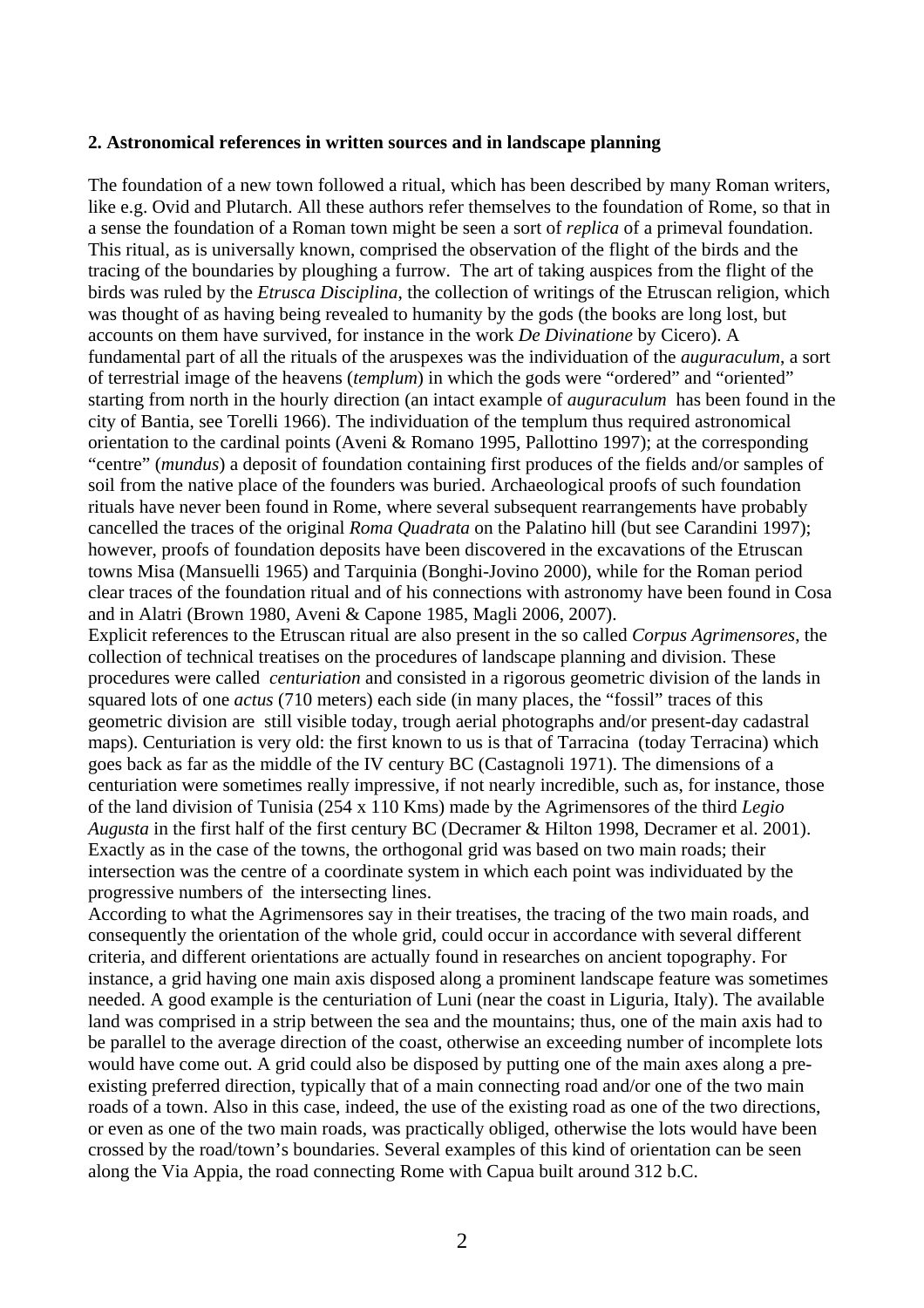Interestingly enough, in their texts the Agrimensores look somewhat "unhappy" of making centuriation in accordance of such practical criteria. Indeed, they all explicitly, repeatedly and proudly state that their art was inherited from the rituals of the Etruscan Disciplina, and that it was thus founded on a *symbolic* conception of the human landscape; perhaps stretching things a little far, one could say that the process of centuriation was connected, at least in their mind, with an idea of *sacred space.* For instance, Frontinus states

Limitum prima origo, sicut Varro descripsit, ad disciplinam Etruscam; quod aruspices orbem terrarum in duas partes diviserunt… altera[m] linea[m] a septentrione ad meridianum diviserunt terram…. Ab hoc fundamento maiores nostri in agrorum mensura videntur constituisse rationem. Primum duo limites duxerunt; unum ab oriente in occasum, quem vocaverunt decimanum; alterum a meridiano ad septentrionem, quem cardinem appellaverunt.

Which means (literal translation by the author):

The first origin of the art of tracing limits, as stated by Varron, comes from the Etruscan *Disciplina*, where the aruspexes divide the earth into two parts…and [in two other parts] with another line from the north along the meridian. From this foundations our predecessors took the art of measuring the lands. First, two streets will be traced: one from the east, which will be called decumanus, the other on the meridian from the north, which will be called cardus.

Thus, according to the Agrimensores, their discipline included a symbolism connected with the sky, and this symbolism was ancient as much as the rules of the *Disciplina*. It goes without saying that indeed many examples of centuriations oriented to the cardinal points do exist: for instance, the centuriation of *Augusta Raurica* (Swiss), dated to the first decades of our era, and those of Capua (II century b.C) and Nola (beginning I century b.C.) in southern Italy. Further to this, orientation of the decumanus to one of the two solstices azimuth of the sun is documented as well, for instance near the city of *Cartago* (the Roman colony at the site of Cartage).

In spite of this quantity of instances, the existence of astronomical references in the planning of Roman towns has been repetitively negated, or admitted only for functional, rather than symbolic, motivations (see e.g. the reference book by Adam 1999). This position assessed after the work by Le Gall (1975), who maintained that:

- 1) the Agrimensores just *invented* the symbolic and sacred content of their science, claiming for a derivation from the Etruscan Disciplina
- 2) the astronomical orientation mentioned by them regards in any case only the centuriation procedure, and therefore cannot be extended to the towns
- 3) as a consequence, there is no astronomical content in the planning of the roman towns

To sustain his theses Le Gall presented a list of data scattered from York, Brittany (54 degrees of latitude north) to Cuicul, Algeria (36 degrees). However, as we shall see later, data having a wide spread in latitude make it difficult to extract significant information on solar orientations. Further to this, Le Gall data are extremely few and very heterogeneous: two centuriations, ten towns and two military camps. It is therefore clear, at least in the opinion of who writes, that this problem fully merits a full, complete reassessment and analysis. The present paper is actually only a first step toward this analysis, because it concentrates only on Italy. However, I do believe that the evidences I am going to present are at least sufficient to show that astronomical orientation has been in many cases a fundamental component in the planning of Roman towns.

#### **3. The orientation of Roman towns in Italy**

I have collected (Table 1) the following data:

1) The orientation of the orthogonal grid of the towns which are certainly of Roman foundation in Italy. I do *not* take in consideration all the Roman towns, but only those (actually, nearly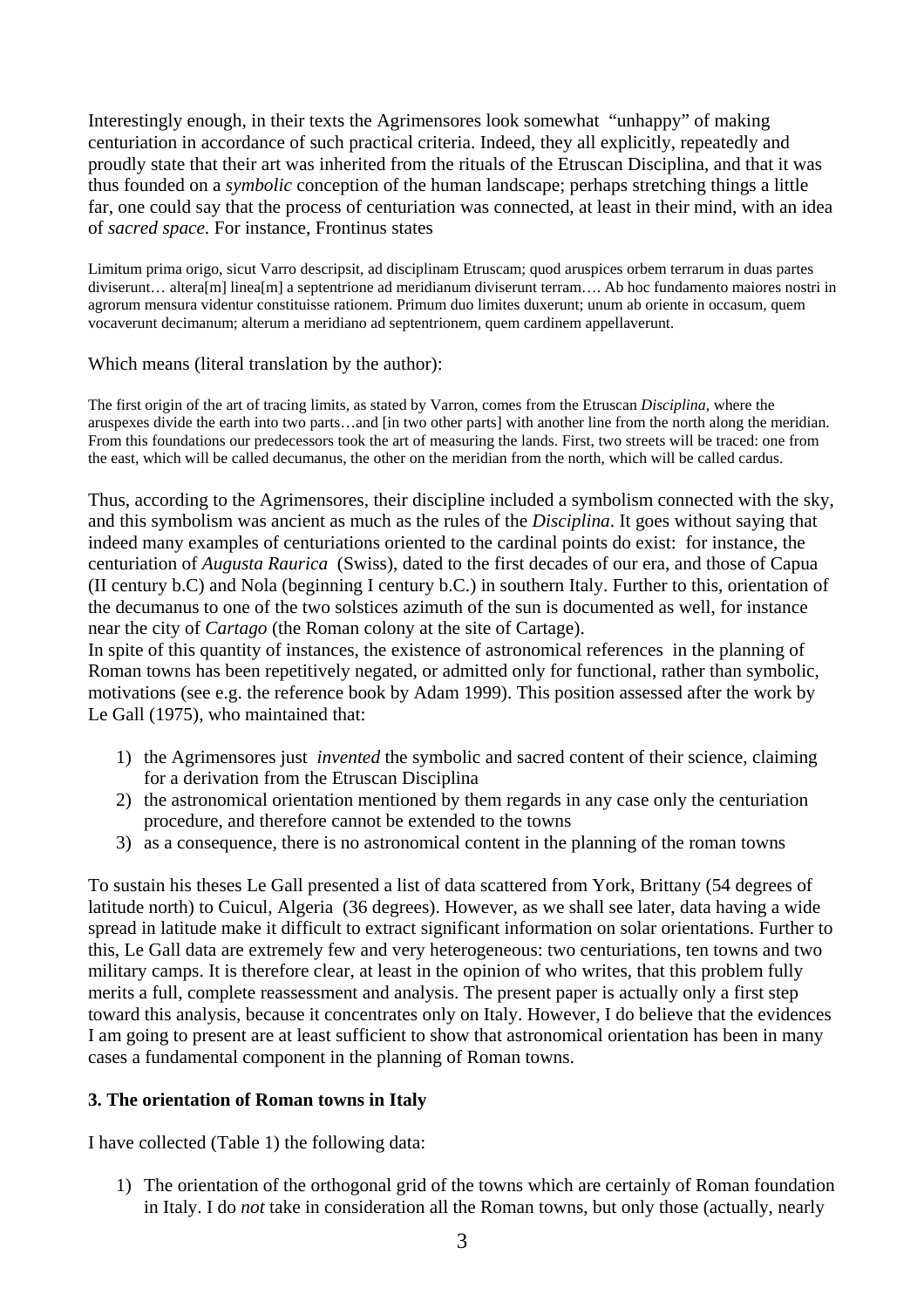all) in which at least the orthogonal grid, if not the two main roads, is still clearly discernible, and I hope to have considered *all* of the latter (I would, of course, be grateful of the advice on any town eventually missing).

2) The orientation of the orthogonal grid of all the towns which are not (or not with certainty) of Roman foundation in Italy, but where a orthogonal layout was certainly super-imposed by the Romans.

In both cases, by "orientation" I mean the angle formed with due east by that axis which locates within the squared angle bisected by due east, counted positively in the anti-hourly (northerly) direction . This is not the standard measure of azimuths (customarily measured positively from north to east) but, as we shall see in a while, in this way the data become more easily legible. Most of orientations have been extracted from available archaeological maps; in some cases I have controlled their value on site using a precision magnetic compass (accounting of course for magnetic deviation, but this is nearly zero at the time of writing in Italy) and I actually found them reasonably precise (within one degree of difference). Further, for a few of these towns archaeoastronomical research is already available, and in these cases the data are usually collected with a teodolite and are consequently much more precise than the average precision which has to be generally expected here (not better than plus or minus one degree). These data are marked with a "Y" in the last column of Table 1, and the corresponding references are cited in the text below. To explain the way in which the data have been arranged, a few technical remarks are necessary (I apologize for the details which I am going to discuss, since most of the readers would consider them

as childish considerations; however I would like to make the paper readable also to readers who are

not familiar with solar astronomy). We are interested here in the yearly movement of the rising sun at the eastern horizon during the course of the year. I will completely avoid any consideration which would actually alter the "idealized" view I am going to adopt, thus, in particular, I will not take into account atmospheric refraction, and the possible existence of a local non-flat horizon. The reason is that this paper of course does not aim to a complete archaeoastronomical evaluation of each site, a task which would require a huge field-work campaign. My aim here is rather to investigate on the existence or not of an "archaeoastronomical phenomenon" which, once proved, would certainly show the need for a more complete analysis. Thus, I am going to consider the movement of the rising sun as the idealized movement of a point in a symmetric arc-sector having due east at the centre. It is important to remember that the movement of this point does not occur with a constant velocity: it is very slow near the solstices, and very fast near the equinoxes; with our choice for the measures of angles, the arc-sector spanned in the course of one year is individuated by an angle  $\alpha$  and its opposite – α ; the value of α of course increases with the latitude of the site (the minimum, at the equator, is around 26 degrees). Consider now two orthogonal axes – a cross - having the same centre of the cardinal axes but rotated with respect to them, and search for an angle such that the sun will not raise or set in alignment with any of the two axis of the cross, never, during the course of the whole year. It is easily seen from Fig. 2 that the answer to this question is as follows. It is *possible* to find orientations of this kind, if and only if the latitude of the site is such that  $\alpha$  is less than 45 degrees; in this case, one of the axis of the cross must lie within the shaded sector of amplitude  $\beta = 90-2\alpha$ . It goes without saying, therefore, that any castrum town constructed at a latitude such that  $\alpha$  is near to, or greater than, 45 degrees, is always oriented to the rising sun in some day of the year (this latitude is around 55 degrees). Further, it is certainly preferable to compare data which come from sites whose latitude is not too different, so that their reference value  $\alpha$  is comparable. In particular, if we want to understand - as a preliminary step – if solar orientation actually *was* there, it is better to work in a strip of latitudes where a sufficient amount of data is available and the angle  $\alpha$  is reasonably less than 45 degrees (for the data considered in the present paper, the value of a varies within a interval of around 5 degrees from 35 to 30).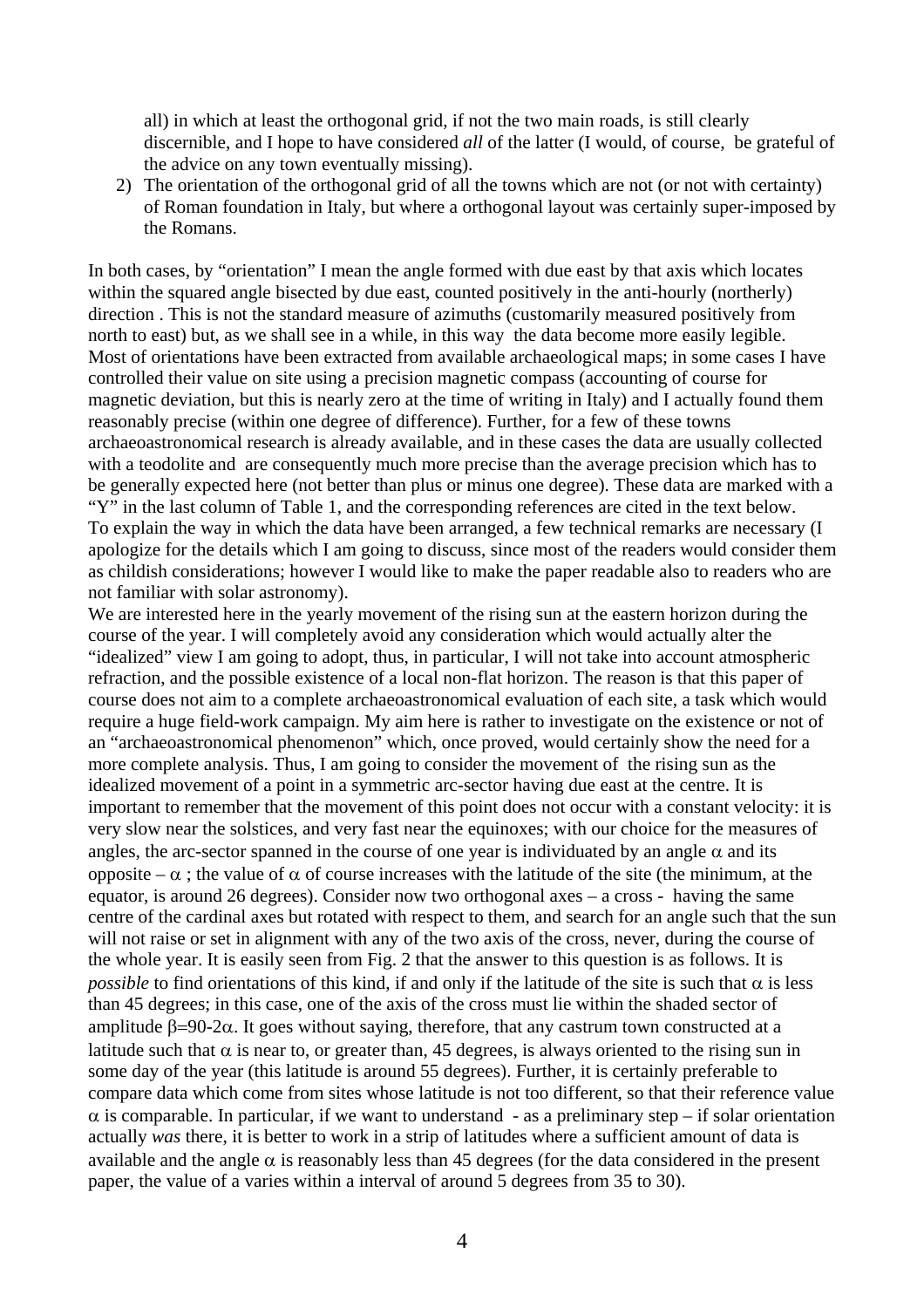For each town the following are reported:

- 1) Latitude
- 2) Latin name
- 3) Today's name, and approximate date of foundation or Roman re-foundation
- 4) Orientation of that axis which lies within 45 degrees from due east, indicated with NE (north of east) or SE (south of east) respectively
- 5) Evaluated amplitude at the solstices at the date of foundation. This amplitude is reported only for those towns in which one of the axis locates within ten degrees from it.
- 6) Existence of already published archaeoastronomical research on the town orientation, indicated with a Y; the corresponding references are cited in the text below

The following observations can be easily made:

- 1) There are only three northern orientations out of the solar sector. These are today's Pesaro, Rimini and Senigallia, towns which lie relatively close, on the west coast of Central Italy. It might be that their orientation was dictated by similar, and special, considerations, which anyway await for further investigations.
- 2) Only two towns lie near the summer solstice sunrise line. These are Verona and Vicenza for which deliberate solar orientation has been actually already proved (Romano 1992); also these two towns are geographically close and where founded in the same period; also in this case, therefore, special considerations – not known at present - should apply
- 3) There is a family of 14 towns located near the cardinal points, in a sector of around 10 degrees of amplitude on both sides of due east. Of these, 9 lie in the south of east sector.
- 4) There is a family of 9 towns which locates near the winter solstice sunrise line. Of course the rising sun follows a southerly oriented path in the northern hemisphere, and therefore all such towns, oriented near the solstice line or with slightly *greater* azimuth, are oriented to the "climbing" sun, at a relative low altitude. Among these towns, two (Bene Vagenna and Norba) have been actually already shown to be aligned to winter solstice sunrise (Barale et al 2002, Magli 2006)
- 5) Thee is a vacancy of data in the intermediate sectors, in particular, no towns lie in the 19-29 south of east sector.

Mathematically, we can convince ourselves of the existence of a non-random distribution in presence of such a small sample of data inspecting how much the data differ from a binomial distribution (other tests, like the chi-square, require more populated samples). First of all, we inspect the region around the cardinal points calculating the number of towns which should fall in a sector of 20 degrees of wideness. We thus have  $(38*20/90) \sim 8.4$  towns expected, with a standard deviation around 2.5. A distribution can be considered to be statistically significant (i.e. non casual) from values of the order of the average plus or minus two standard deviations, and therefore, in this case, statistical significance starts at  $\sim$  13.4 towns, whence this sector has 14. Orientation to cardinal points becomes more clear if only the sector south of east is considered. For a 10 degrees sector, we have  $(38*10/90) \sim 4.2$  towns expected with a standard deviation of  $\sim 1.9$ . Statistical significance therefore starts around 8 towns, and the sector under exam has 9; in other words, it is actually this contribution which makes the region around due east statistically relevant. Significance also holds for the 30-39 degrees south of east sector cited above, which comprises nine towns as well.

The absence of towns in the sector between 19 and 29 degrees south of east is, of course, significant too (the average *minus* two standard deviations gives zero). Interestingly enough, it may be noticed that the solar dates corresponding to these azimuths locate in two periods which do not contain any relevant festivity of the Roman calendar, namely (very roughly, because the effective dates depend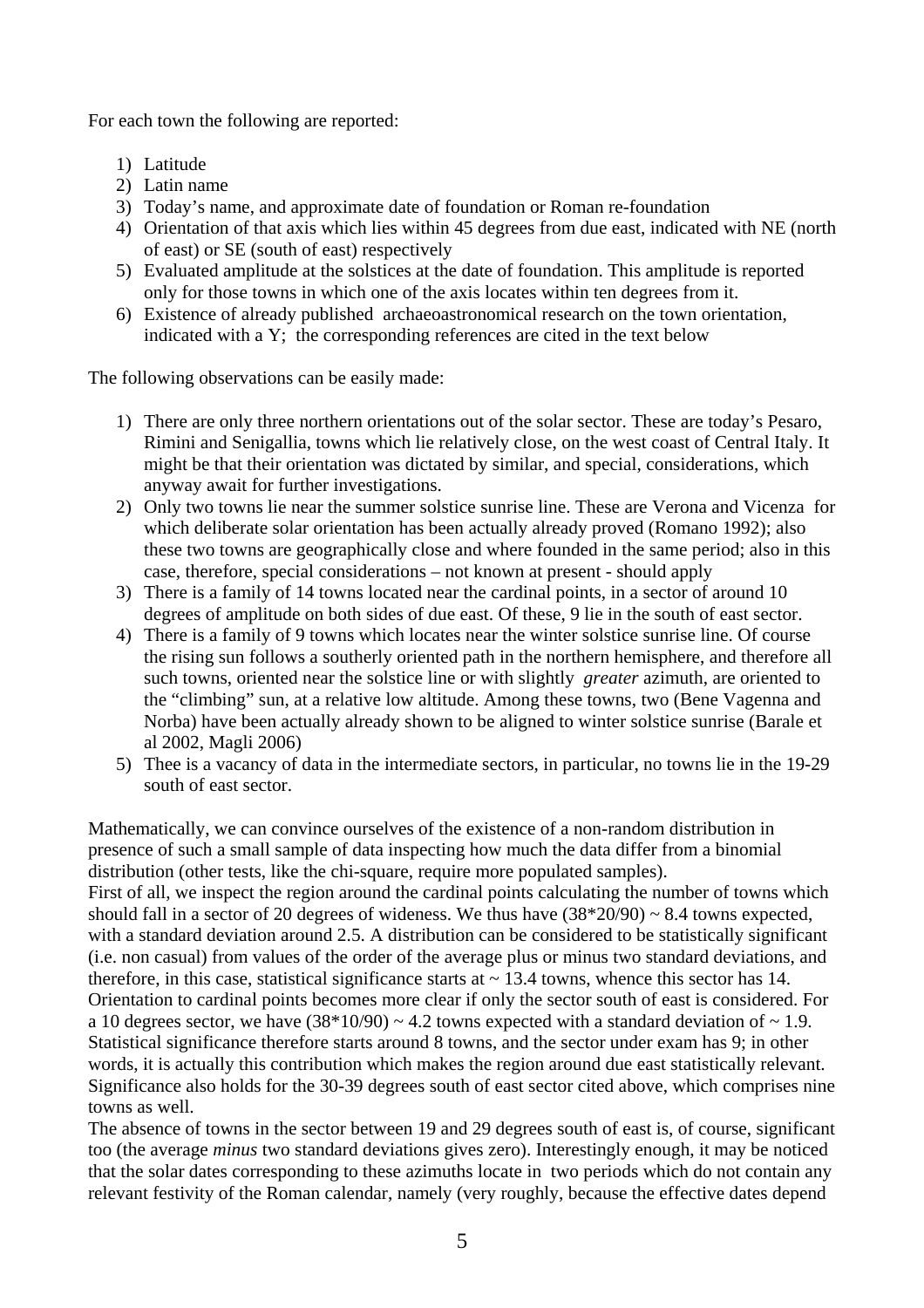on the specific orientation and latitude) the second half of November and the second half of January. This observation can be compared with the fact that, instead, dates falling between 10 and 19 degrees north or south of east may indicate important festivals of the Roman Calendar. In particular, in the second half of February (orientations south of east) many important festivals took place: the *Parentalia* (Festival of the deads), the *Lupercalia* (Festival of Faunus), and the *Terminalia*, festival of the god Terminus, protector of the boundaries and of the city walls. It has been actually already proposed that the orientation of Bonomia (Bologna) was chosen in such a way that the sun was rising in alignment with the decumanus of the city on the day of *Terminalia* (Incerti 1999), and a fieldwork may lead to similar conclusions for other towns of this group as well. On the northern side there are of course too few data to draw conclusions; however, the distribution between 9 and 25 degrees NE is at least intriguing: only five towns, concentrated in only two angles. The corresponding dates fall into the period 10-30 of April which, of course, includes the foundation of Rome (21 April). From the archaeoastronomical point of view, this is the unique date for which an indubitable astronomical "alignment" is documented among the Romans: it is the ierophany which takes place in the Pantheon (see e.g. Belmonte & Hoskin 2002).

Some further comments on these data are in order.

l

1) The presence of non-random distribution shows that an hypothesis which has been put forward in the past, namely that the orientation of Roman towns could have been done towards the rising sun at the date of birth of the founder, has no possible validity (this is actually an idea which has nothing to do with the Roman mentality and was already rejected by Le Gall).

2) One may ask for the techniques which were effectively used by the surveyors in tracing the layout. A very simple and natural way of working with a fixed angle in a wide dockyard consists in choosing angles which have a rational tangent (that is, correspond to a rational ratio between the two legs of a right triangle). Indeed, in this way different persons working together do not need samples of the angle (a procedure which would result in propagating errors): it is sufficient for them to know the chosen ratio, and to trace a rectangle using an arbitrary unit of measure, to conform to the desired proportions. This method was, as is well known, used by the Egyptians (for instance, the slope of the Cheop's pyramid corresponds to 14/11) and there are proofs that it was used by the Agrimensores for landscape planning (see e.g. Cataldi 2004, Peterson 1992); perhaps proofs can be found also for the town's layout. It should be noted that in such a case astronomical orientation to cardinal points would become fundamental independently from the chosen orientation of the grid. In fact, to be sure to obtain the desired azimuth (at fixed amplitude of angle) in tracing the legs, the surveyors had to construct a "local point grid" oriented on the cardinal directions

3) Perhaps some angles with rational tangent may have been preferred to others for symbolic reasons, for instance those corresponding to Pythagorean triangles. This idea has already been proposed for the camps (Richardson 2005) and certainly deserves further studies, since much more accurate measures would be required as well as wider samples of data.

4) As far as the techniques for finding the meridian are concerned, it looks quite probable that these were solar-based and made use of the bisection of the angle formed by the shadows of a post (gnomon) at symmetric hours of the day. Indeed, techniques based on the stars<sup>2</sup> are usually much more precise than the average precision observed in the Roman world.

<sup>2</sup> There are essentially two possibile methods based on stars: observation of upper and lower culmination of circumpolar stars, and bisection of angles of rise and set of non-circumpolar stars (due to precession, there was no ``pole star`` - i.e. a star sufficiently close to the north celestial pole - in Roman times).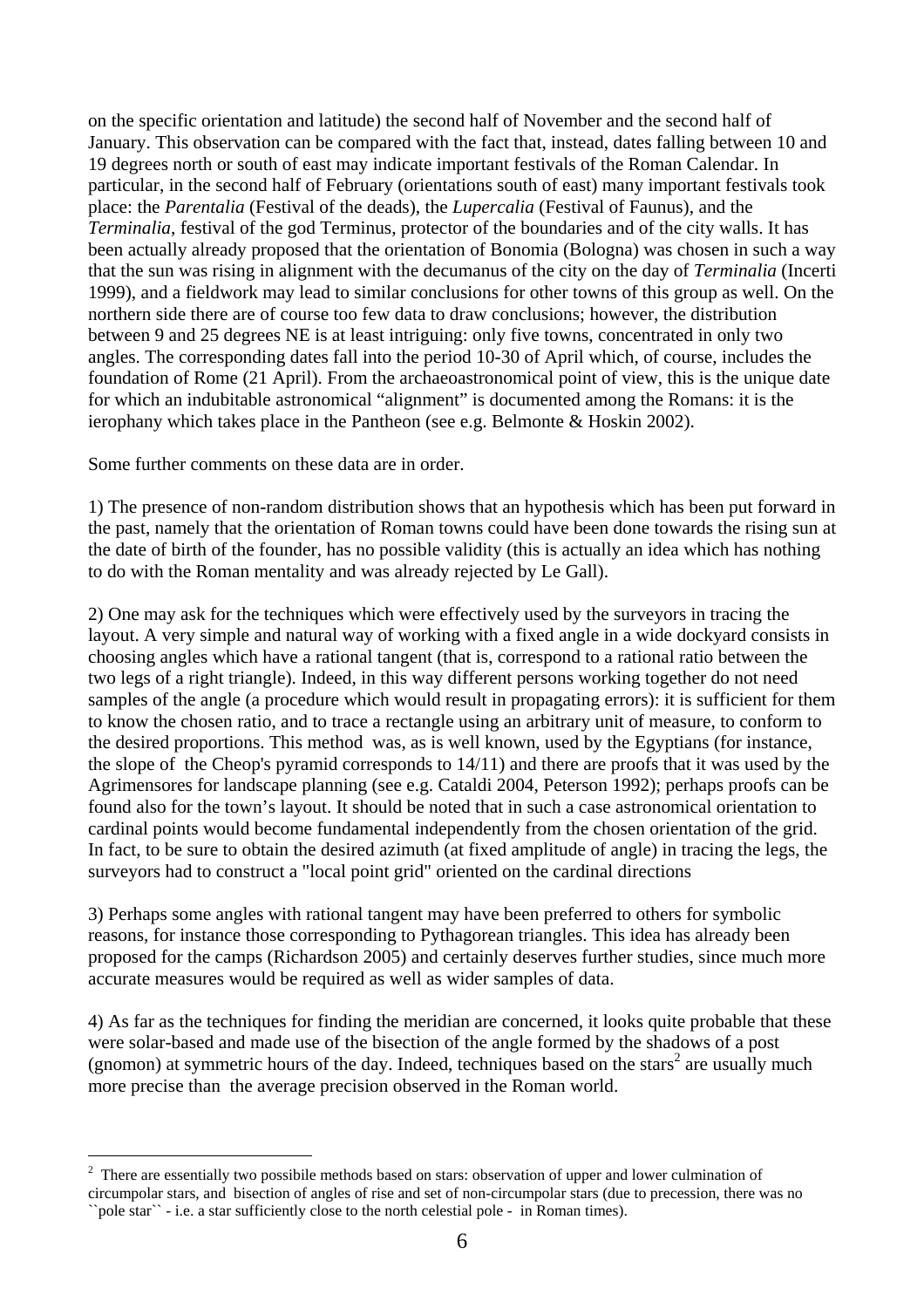5) A final comment is in order about the possibility of lunar orientations, although this kind of orientation is never documented in the existing texts. The moon has four stations, analogue to the solar solstices, which are reached once every 18.6 years. The azimuths of the lunar stations always comprise those of the sun solstices, thus the minor lunar standstill has an azimuth which is always reached also by the sun, and the major lunar standstill has an azimuth which is never reached by the sun. It follows, that there is no way to distinguish an alignment to the minor lunar standstill from a solar alignment, while azimuths not belonging to the sun range may lead to major lunar standstills. However, the major northern standstill of the moon at the latitude of the two "exceptional" towns oriented at 45 degrees NE is around 41 degrees, and thus no hint of lunar orientation appears to be present.

### **4. Conclusion and perspectives**

The results of the present paper show that the orientation of Roman towns in Italy is not random: it comprises two "families", one lying in the sector within ten degrees SE, the other near the winter solstice sunrise. Orientation of some towns to the sunrise in dates corresponding to important festivities of the Roman calendar, in particular *Terminalia*, looks also probable.

The existence of astronomical orientations confirms statements made by many Roman writers themselves, and raises the problem of the symbolic meaning of the *castrum* layout. It is indeed worth noticing that the idea of a quadripartite world reflected in a quadripartite human space occurred in many cultures, for instance among the Inca (the Inca state was just "the state of the four parts") or the Assires; in the italic context it was merged with astronomical orientation, perhaps by the Etruscans: Misa is indeed astronomically oriented to the cardinal points with a good precision, while cardinal orientation is barely visible in Greek towns.

Of course, this problem is open to future investigations. However, I would like to mention two examples which point out the symbolic relevance of the "squared" mentality among the Romans. The first example is the famous "magic square" graffito which was found in the Pompeii *Palestra*, dated to the period 63-79 a.D. and composed by a palindrome of five words of five letters (*ROTAS OPERA TENET AREPO SATOR*). I will not, of course, enter here in the important and unsolved problem if the graffito is an early testimony of the Christian religion (an interpretation which relies on the fact that the words can be rearranged to give a *cross* composed by the words PATERNOSTER together with an A and a O); what I would like to stress is only that the graffito *in any case* seems to be a symbol connected with the foundation ritual and the structure of the castrum. Indeed, the word *TENET* forms the image of a castrum, and the argument of the inscription refers to a sower (a *SATOR*, perhaps called *AREPO*) who is probably making some perhaps ritual – ploughing (*ROTAS OPERA TENET*).

The second example is connected with the symbolic content of the *castrum* in its proper meaning, namely the military camp. It is the layout of the Trajan forum, constructed around 112 a.D.: the architect indeed conceived it as a replica of castrum military camp (see Fig. 3). Recent investigations have been carried out on the orientation of the Roman camps and forts (Richardson 2005) and, although precise indications are also in this case difficult to be obtained due to the relative low number of data sample (see Peterson, 2007, and Salt, 2007) there is a clear tendency to the orientation to the cardinal points which is hardly justifiable with strategic reasons. All in all, in the author's view it is highly desirable that future research may dispose of a complete

database of orientations – including temples - in the Roman world, a huge task which however would be of fundamental help towards a re-assessment of the (usually neglected) astronomical knowledge among the Romans, as well as to a better understanding of his connection with the Roman religion and mentality.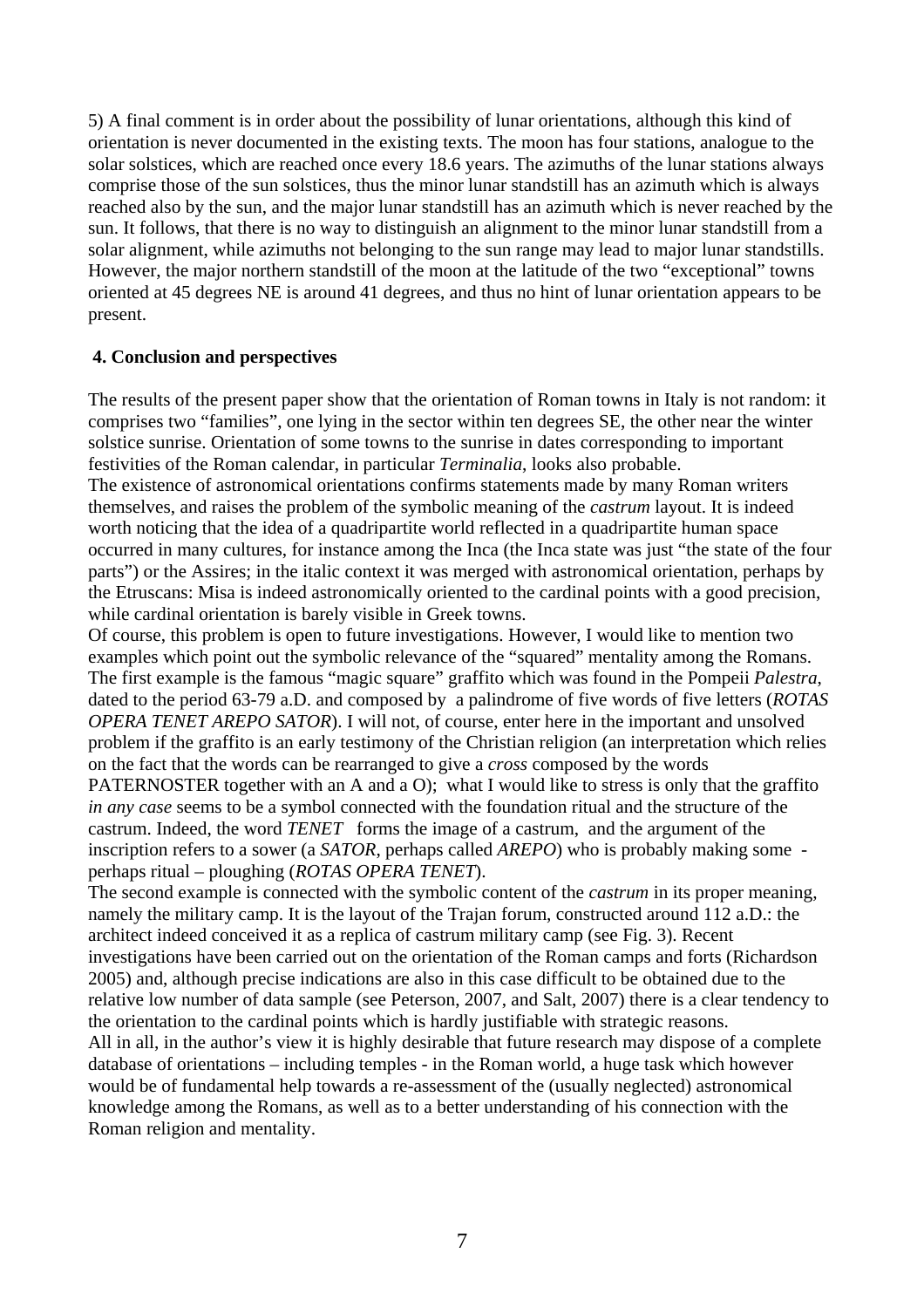

Fig. 1 Plan of Augusta Pretoria (Aosta)



Fig. 2. The range of the rising positions of the sun at a certain latitude, spanned by the angle  $\alpha$ , and the sector of possible non-solar orientations of the axes of a castrum town at the same latitude, spanned by the angle  $β=90-2α$ . See Sec. 3 for details.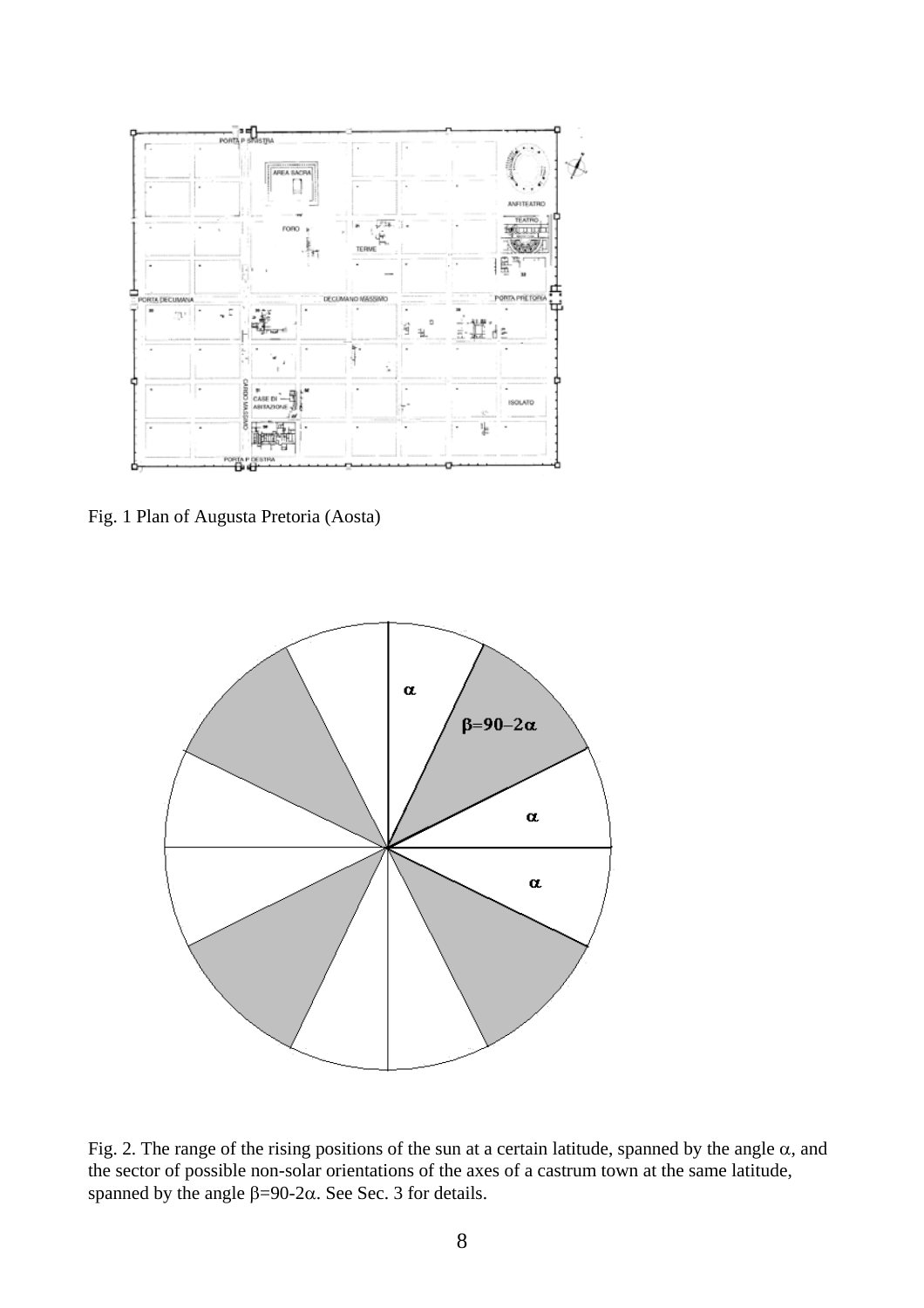

Fig. 3 Plan of Trajan's Forum (left) compared with a Roman military camp (right) (adapted from Settis et al 1988).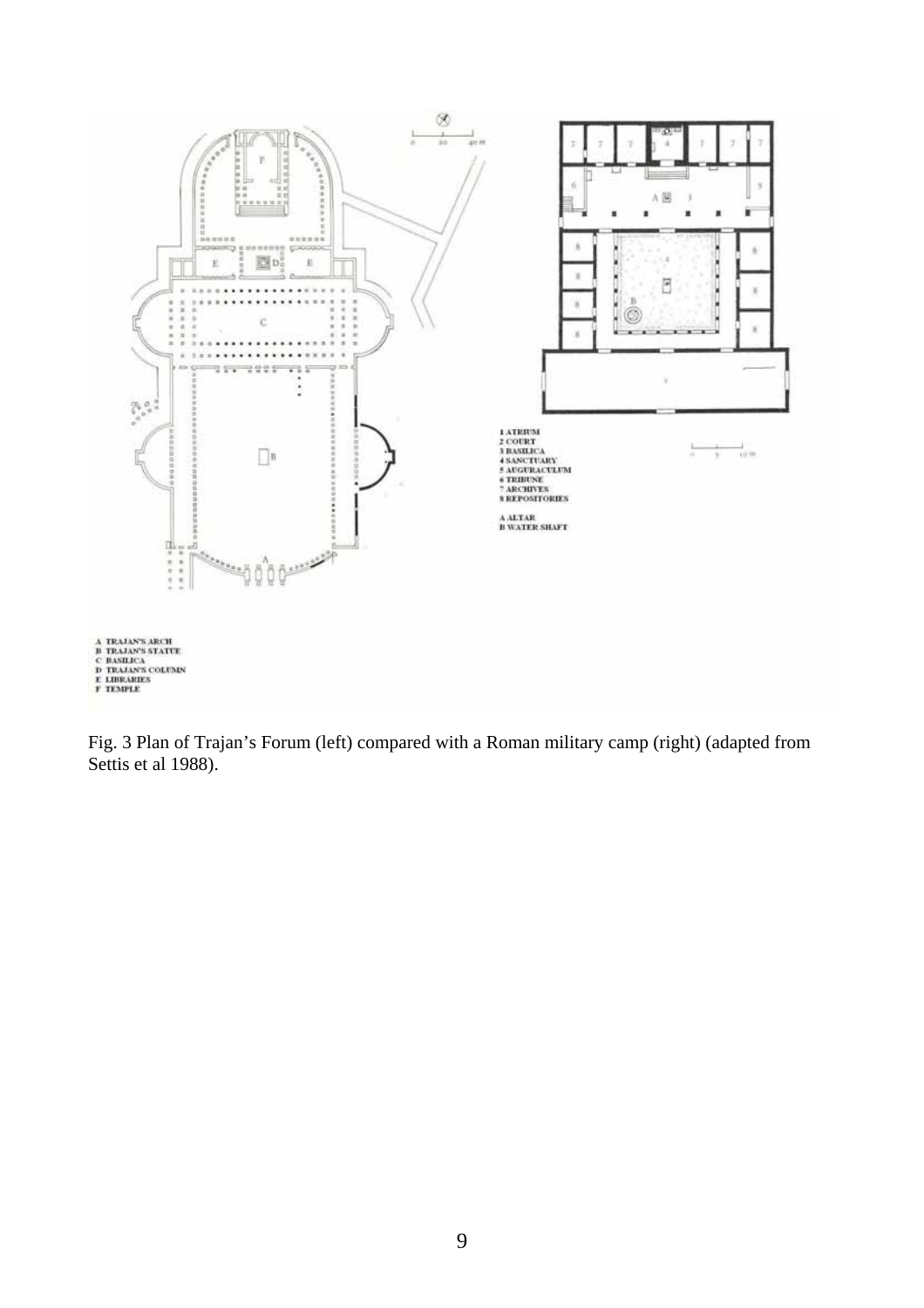## **References**

Adam, J.P. *Roman Building: Materials and Techniques* Routledge 1999 Aveni, A. & Romano, G., (1994) *Orientation and Etruscan Ritual.* Antiquity, 68, 545-563,. Aveni A. & Capone, G. (1985). *Possible Astronomical Reference in the Urban Design of Ancient Alatri, Lazio, Italy*. Archaeoastronomy 8: 12. Barale, P., Codebò, M., De Santis, H., (2002) *Augusta Bagiennorum (Regio Ix) Una Città Astronomicamente Orientata.* Ed. Centro Studi Piemontesi.Torino Belmonte, J.A., Hoskin, M. (2002) *Reflejo Del Cosmos: Atlas De Arqueoastronomia Del Mediterraneo Antiguo.* (Sirius, Madrid.) Bonghi-Jovino, M. (2000) Il complesso sacro-istituzionale di Tarquinia, in Roma, Romolo, Remo e la fondazione della città, a cura di A. Carandini e R. Cappelli, Roma, Electa pp. 265-270 Brown F. (1980), *Cosa: the making of a Roman Town,* Ann Arbor. Carandini, A., (1997) *La nascita di Roma,* Einaudi, Torino; Castagnoli, (1971) *Orthogonal town planning in antiquity* (Cambridge, MIT press) Cataldi, G. (2004) *Forma quadrata Italiae. La pianificazione territoriale dell'Italia romana,* Atti e Memorie della Accademia Petrarca di Lettere, Arti e Scienze. 65°Arezzo, pp. 89-121 Decramer L., Hilton R. (1998) *Nouvelles recherches sur la grande centuriation de l'Africa Nova.*  Cahiers de Métrologie, t. 16, p. 5-50. Decramer L., Hilton R., Plas, A. (2001) *Centuriations et orientation solaire.Les bornes gromatiques de Tunisie.* In "La mesure des longues distances dans le cadre des limitations antiques", CNRS, Paris. Incerti, M. (1999) *The Urban fabric of Bologna: orientation problems.* Atti del Convegno Internazionale sulla Città - Firenze Le Gall J. (1975). *Les romains et l'orientation solaire*. MEFRA 87-1975-1, p. 287-320 Magli, G. (2006) *The Acropolis of Alatri: astronomy and architecture.* Nexus Network Journal – Architecture and Mathematics 8, 1: 5-16. Magli, G (2007) *Non-orthogonal feautures in the planning of four ancient towns of Central Italy*  Nexus Network Journal - Architecture and Mathematics 9 1: 71-92 Mansuelli, G.A. (1965) *Contributo allo studio dell'urbanistica di Marzabotto,* in P.Pass. XX, 314. Rykwert , J. (1999) *The Idea of a Town: The Anthropology of Urban Form in Rome, Italy, and The Ancient World* (MIT Press, Cambridge) Peterson, J.W.M. (1992) *Trigonometry in Roman cadastres*. In Guillaumin, J. (ed.) *Mathématiques dans l'Antiquité* (St-Étienne, Université de St-Étienne, Centre Jean-Palerne, Mémoires 11), 185– 203. Peterson, J.W.M. (2007) *Random Orientation of Roman Camps*. Oxford Journal of Archaeology

26(1). 103-108.

Pallottino, M. (1997) *Etruscologia* (Milano : Hoepli)

Richardson, A. (2005) *The Orientation of Roman Camps and Forts*. Oxford Journal of Archaeology 24(4). 415-426.

Romano, G. (1992) *Archeoastronomia italiana*, Padova, Cleup.

Salt, A., *The Orientation of Roman Camps,* iscience.wordpress.com/2007/02/17/roman-camps/ Settis, A., La Regina, A., Agosti, G., Farinella, V. (1988) *La Colonna Traiana* Torino : Einaudi Sommella, P. (1988) *L'Italia antica : l'urbanistica romana* Roma : Jouvence

Torelli, M. (1966) *Un templum augurale d'età repubblicana a Bantia*, RAL, XXI